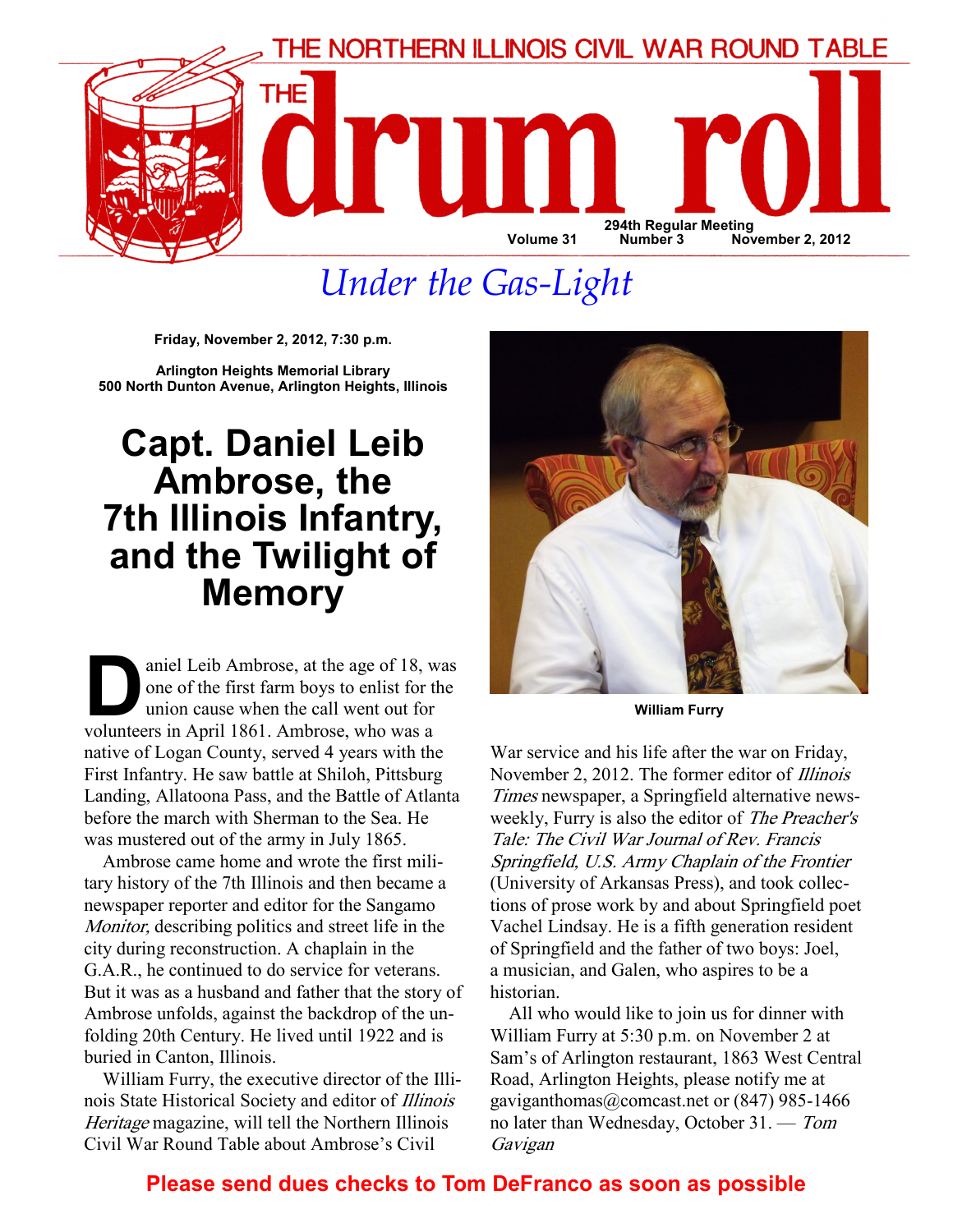# Life During Wartime

#### By Tom DeFranco

O ver the past few years, the Northern Illinois Civil War Round Table has been<br>visited by an increasing number of Civil<br>War figures We've had visits from President and nois Civil War Round Table has been visited by an increasing number of Civil War figures. We've had visits from President and Mrs. Lincoln, Miss Clara Barton, and General George Thomas. On Friday, October 5, Mrs.

Mary Chesnut, the Confederate diarist, paid us a visit. We were transported to the end of the war, when most of her belongings were in varied states of disrepair.

From there, Mrs. Chesnut took us to where it all began, in April 1861. Believing that she was about to witness momentous and important times, she thought it a good idea to keep a journal. And she indeed would witness some of the war's early events.

She was in Charleston, South Carolina, within earshot of the bombardment of Ft. Sumter. A few months later brought news of the Confederate victory at Manassas, Virginia, in July 1861. While hope sprang eternal and there

was much pride over the battle's outcome, there was nagging concern about why the victorious Rebels didn't chase the Yankees all the way to Washington. The concern continued and only increased with time. Despite Confederate victories in the East, thanks to General Robert E. Lee and his lieutenants, the casualty lists mounted and hope was steadily turning into despair. Mary Chesnut would come to realize that even a general as gifted as Robert E. Lee could not continue to hold for an extended length of time.

But there were other activities for Mrs. Chesnut to concern herself with. Unlike her husband, James, who was directly involved in politics and Page 2

military affairs, she had the time and opportunity to engage in gossip and matchmaking. One example of the latter was her fostering of a budding relationship between General John Bell "Sam" Hood and her friend and eligible bachelorette, Miss Sally "Buck" Preston. Alas, the affair never



Mary Chesnut

really took off (much to Hood's dismay) as Miss Preston did not care for the idea of Hood's losing his limbs (or the use thereof) in battle.

 Finally, as the war came to its conclusion, the Chesnuts (after staying near Richmond and in North Carolina) returned to their property, Mulberry (near Camden, SC), only to find it an utter shambles. Mrs. Chesnut eventually saw to it that her diary was rewritten, and it was published posthumously. Mary Chestnut died in 1886 at the age of 63, having outlived her husband by about a year.

 On behalf of the Round Table, I'd like to thank Leslie Goddard-Allardice for bringing Mary Chesnut to life. And

I offer apologies to David Byrne and the Talking Heads for the title usage. I couldn't get the song out of my head as I wrote this article.

#### Dues Are Due

Dues forms and checks should be sent to treasurer Tom DeFranco, 4844 North Ridgewood Avenue, Norridge, Illinois 60706-2941, as soon as possible. Dues for the 2012–2013 year are \$55 family, \$45 individual, and \$5 student. A sustaining membership is defined by any payment over and above the normal rates. Save \$5 on membership by receiving the newsletter via e-mail.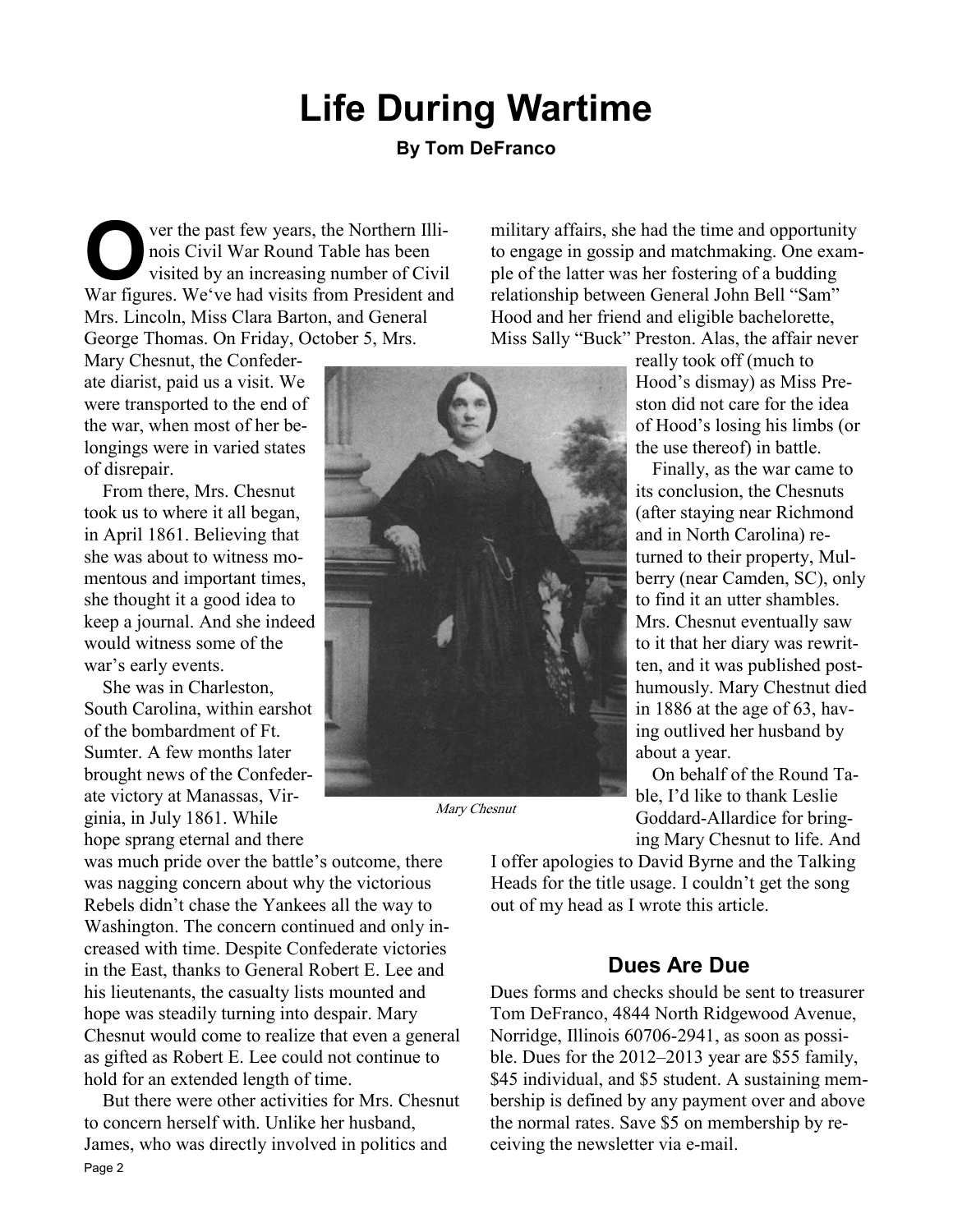### Roster Changes

#### New recruits

Ms. Marybeth Foley 7225 Division Street, #7 River Forest, Illinois 60305-1229 (708) 366-5593 e-mail mbfoley@earthlink.net

Mr. John Badamo 245 West Main Street, Apt. 311 Lake Zurich, Illinois 60047-3116

#### Reenlistment

Ms. Madeleine Brennan 17 Belle Plaine Avenue Park Ridge, Illinois 60068-4913

#### Women's Civil War Book Club

Several members are interested in starting a women's Civil War book club. The first meeting/ discussion will be on Saturday, November 17, at Denise Limburg's home, 451 Woodview Road, Lake Barrington, at 1:00 p.m. There will be a potluck lunch.

The book to be discussed is *The Black Flower* by Howard Bahr (suggested by Sarah McDougall). Please contact Denise Limburg or Mary Banks if you are interested in attending. If you cannot join the group in November, but are interested in future discussions, please let them know. Those who attend the first meeting will decide how often the group will meet. Contact Denise Limburg at dlimburg@prodigy.net or (847) 382- 1022, or Mary Banks at zeller1@comcast.net or (847) 497-3149.

#### Book Discussion Group

Tom DeFranco has started a Civil War book discussion group at the Eisenhower Library, 4613 North Oketo Avenue (just south of Lawrence Avenue), Harwood Heights. The group meets on the first Saturday of the month from 10 until 11:30 a.m. The topics for the next few months are as follows: on November 3, Perryville: This Grand Havoc of Battle, by Dr. Kenneth Noe; and on December 1, No Better Place To Die by Peter Cozzens.

#### November Events

November 3, Civil War Museum, Kenosha, WI. The theater will present "William Herndon: The Man Who Knew Lincoln" at 1 p.m. Information on all Civil War Museum programs is available at (262) 653-4140 or www.thecivilwarmuseum.org. November 7, Lake County Civil War Round Table. Dave Oberg, director of the Grayslake Heritage Center, will present stories and images of Lake County residents who served during the Civil War.

November 9, Civil War Museum, Kenosha, WI. Dave Oberg will present stories and images of Lake County residents who served during the Civil War, noon.

November 11, Chicago Civil War Round Table. Tom Clemens will speak on Antietam.

November 13, McHenry County Civil War Round Table. Ward Brown will speak on Cavalry **Tactics** 

November 13, Civil War Museum, Kenosha, WI. Steven Rogstad will lead a workshop on Lincoln and the Emancipation Proclamation, 7 p.m.; \$20, \$15 for Friends of the Museums.

November 16, Salt Creek Civil War Round Table will hold its annual auction.

#### Final Words

"They couldn't hit an elephant at this distance." Union General John Sedgwick just before he was killed by a sharpshooter at Spotsylvania Courthouse.

"Sir, I am reading my Bible. I expect to be killed in a few minutes." Sergeant Benjamin Wall's reply when his lieutenant asked what he was doing. A few moments later he was killed in a charge at the Battle of Mansfield.

"All right, men, we can die but once. This is the time and place. Let us charge." Union General William Lytle, just before he was killed at the Battle of Chickamauga.

"If you are not going, just move out of the way and I will go ahead!" Gunboat Commander Thomas M. Buchanan, ignoring warnings of rebel sharpshooters; killed as he stood on deck, at Bayou Teche, Louisiana.

From A Military Miscellany by Thomas Ayres

drum roll, November 2012 **page 3** and the set of the set of the set of the set of the set of the set of the set of the set of the set of the set of the set of the set of the set of the set of the set of the set of the set